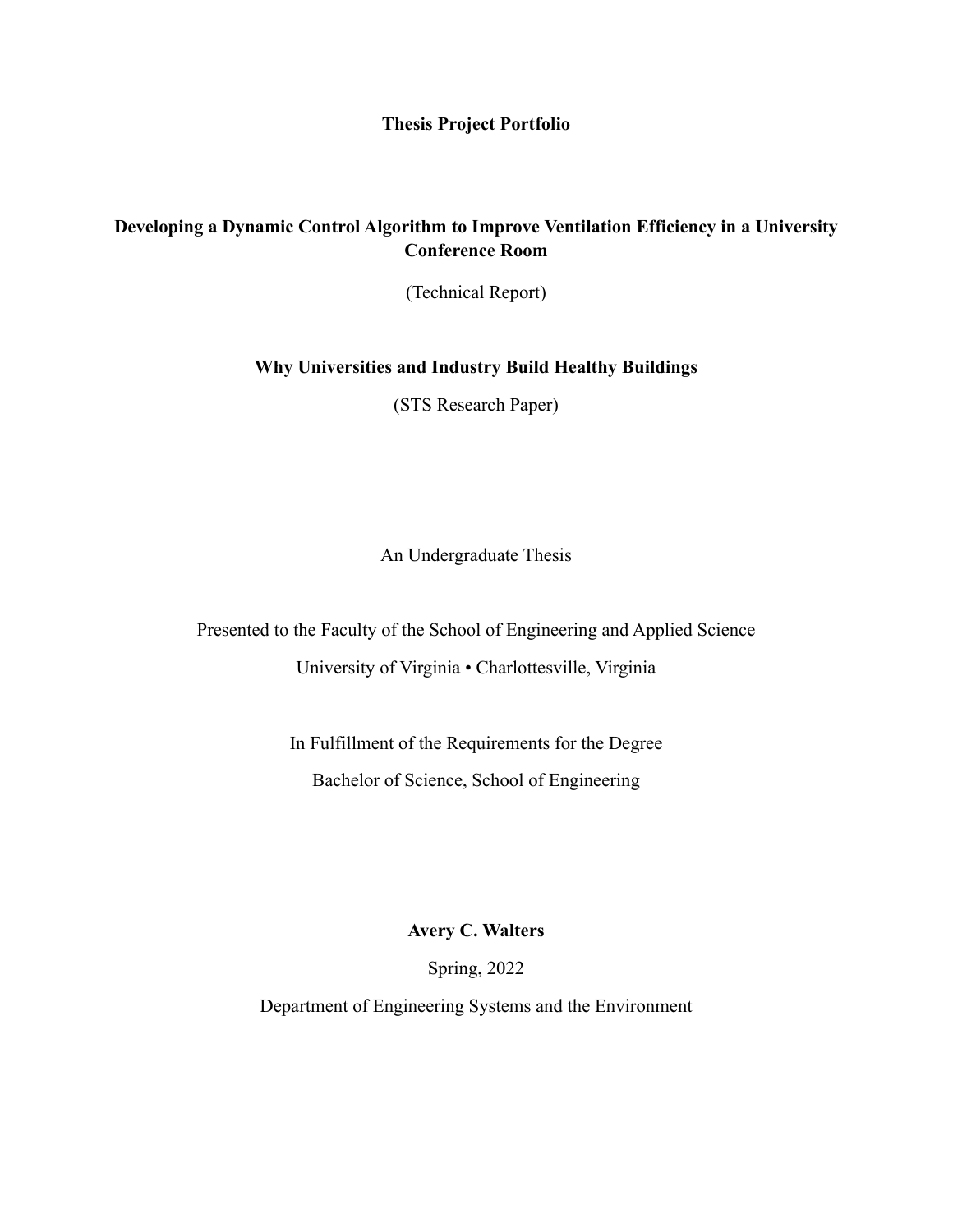## **Table of Contents**

Sociotechnical Synthesis

Developing a Dynamic Control Algorithm to Improve Ventilation Efficiency in a University Conference Room

Why Universities and Industry Build Healthy Buildings

Prospectus